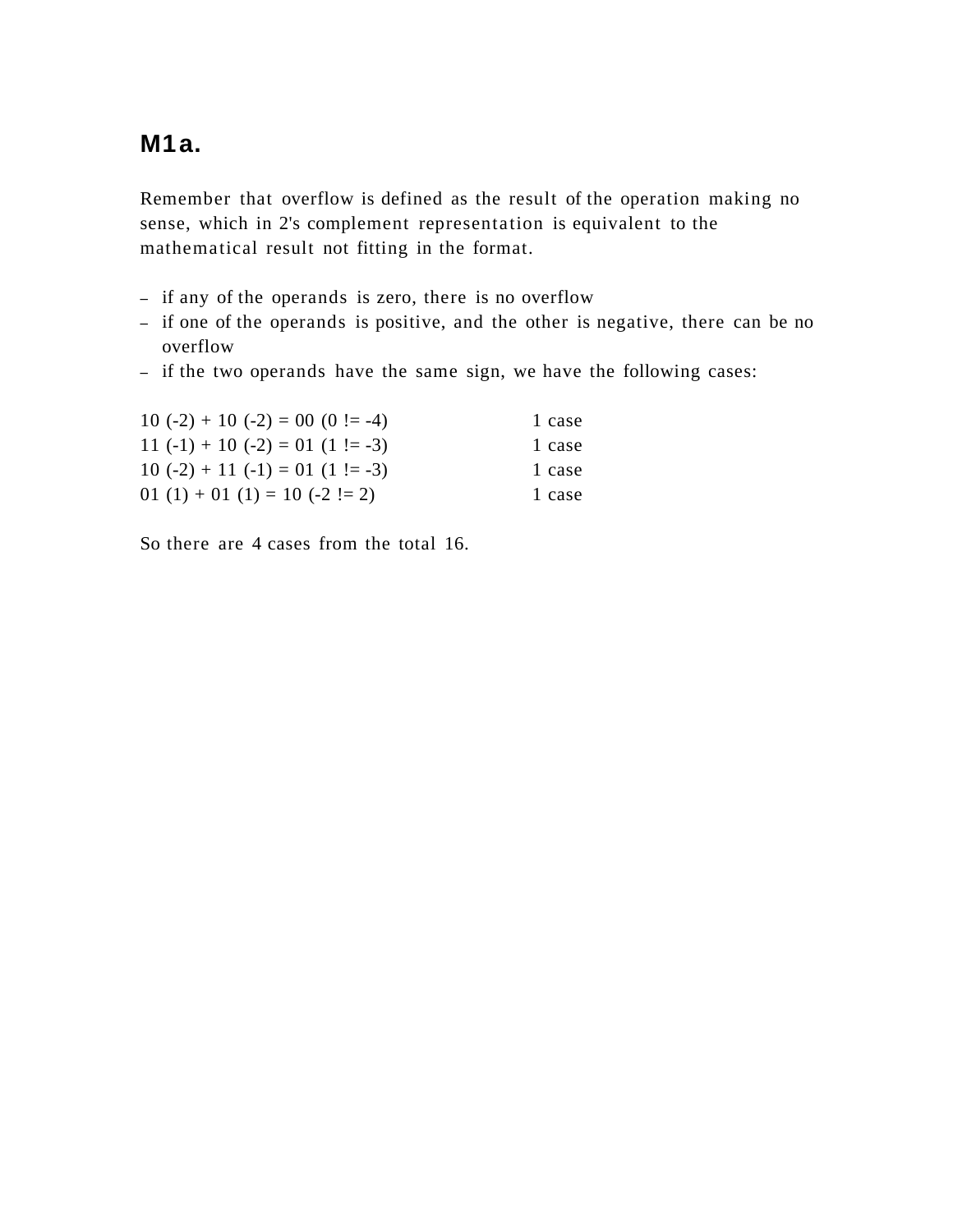M1b.

The easiest solution is to represent all possible values.

An 8-bit exponent covers [0–255], which with 127 bias means [-127–128].

Nibble for a float. SEEM. Exponent bias = 1, thus  $00,01,10,11 = 0,1,2,3 -1,0,1,2$ 

| Exponent  | Significand | Object          |  |
|-----------|-------------|-----------------|--|
|           |             |                 |  |
|           | nonzero     | <b>Denorm</b>   |  |
| $1 - 254$ | anything    | $+/-$ fl. pt. # |  |
| 255       |             | $+/- \infty$    |  |
| 255       | nonzero     | <b>NaN</b>      |  |
|           |             |                 |  |

 $1\ 00\ 0$  | -0  $1\,00\,1$  | denorm:  $0.1 \times 2^0 = 0.1 = 1/2$  $1\,01\,0$  |  $-1.0$  x  $2^0$  =  $-1$  $1 \t01 \t1 \t- 1.1 \t x \t2^0 = -1.5$  $1\ 10\ 0$  |  $-1.0$  x  $2^1 = 10 = -2$  $1\ 10\ 1$  |  $-1.1$  x  $2^1 = 10 = -3$ 1 11 0 | reserved for  $-\infty$ 1 11 1 | reserved for NaN …similarly for positive numbers

Ans: MostNeg=  $[-3 = 0b1101 = 0xD],$ SmallestPos =  $[1/2 = 0b0001 = 0x1]$  $NextSmallestPos = [1=0b0010=0x2]$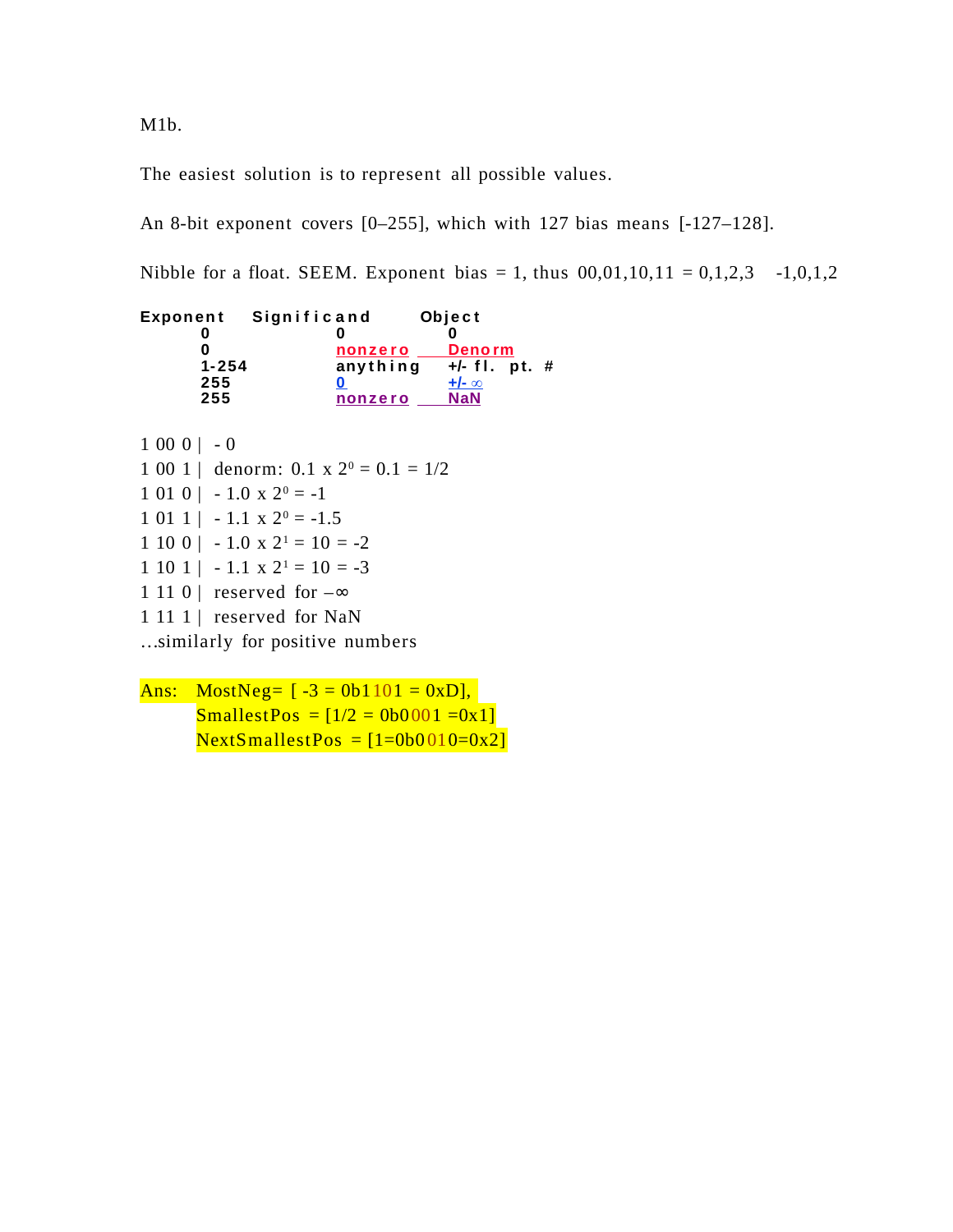# **M2a.**

```
Static = 0 (no globals)
Stack = 4 (1 pointer)Heap = 48 (2 * [8 (2 ints) + 4 (4 chars) + 8 (2 ptrs) + 4 (1 ptr)]) = 2*24 = 48
```
### **M2b.**

**Advantage:** Saves a malloc call (could take a long time to search freelist) Alex: less internal fragmentation (?), freeing only requires one call (less programmer effort) **Disadvantage**: Might not succeed where the other would have (if memory fragmented not one large chunk but two smaller chunks), we have to wait until both are unused before we can free!

#### **M2c.**

 $\tt{\color{red}I}$  **F** We discussed 3 schemes: K&R, slab allocator , and the buddy system. It's possible to write code to make any of these the best and any of these the worst performer (i.e., one will never always dominate another, performance $wise$ ).

One of the truisms about these schemes is that there is no single best one.

**T** F Mark and sweep garbage collection *does not* work for circular data structures.

That's reference counting to which you're referring, my friend.

**T F** If you wrote code that had no calls to free and we only garbage collect when we have to, reference counting will start collecting before copying.

Copying would start collecting before RC, because it HAS to GC when the memory is half-full (RC can wait until it's virtually all full).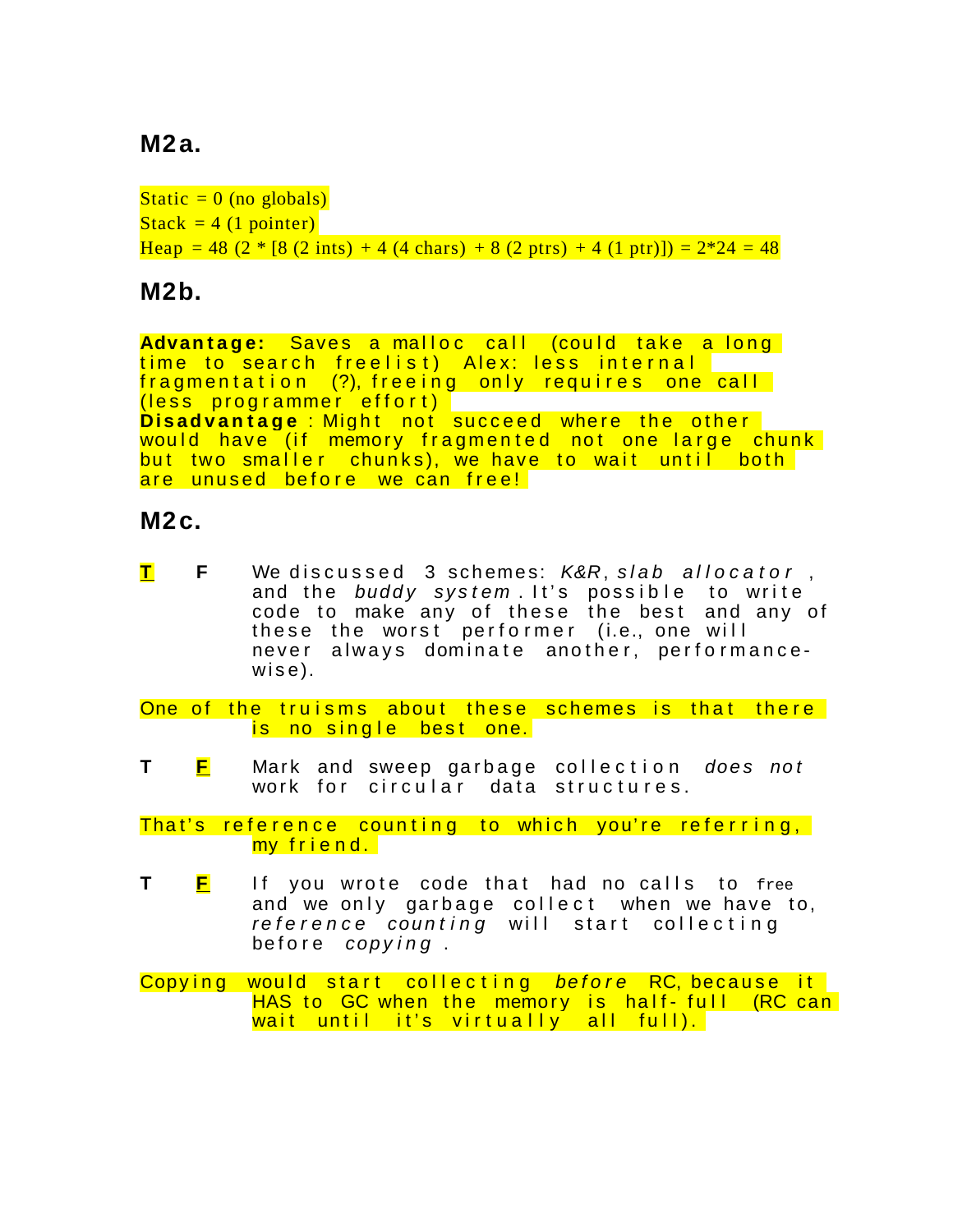**M3.**

(a): <mark>NO</mark>. Pointer types (to float and to pointer to  $diff$ ) have the same size. Once this has been said, the author of line (a) should be turned into shark bait.

(b): NO. Pointer arithmetic is fine.

 $(c)$ : CT. "p[i][j].next" requires a "struct dlist \*"  $\overline{\text{assignment}}$  p[i][j] is a "struct dlist", so the right past should be preceded by an ampersand.

#### **Right: p[i][j].next = &(p[i][j+1]);**

(d):  $RT$ , the last iteration is out of bound. Note that this error occurs only when the out-of-bound memory is protected. Otherwise, we are just overwriting another position of memory. If we are unlucky, that "another position of memory" will correspond to the heap metadata, and we will realize this only when trying to free the following memory position.

(e):  $\overline{70}$  because it's  $5*14$ .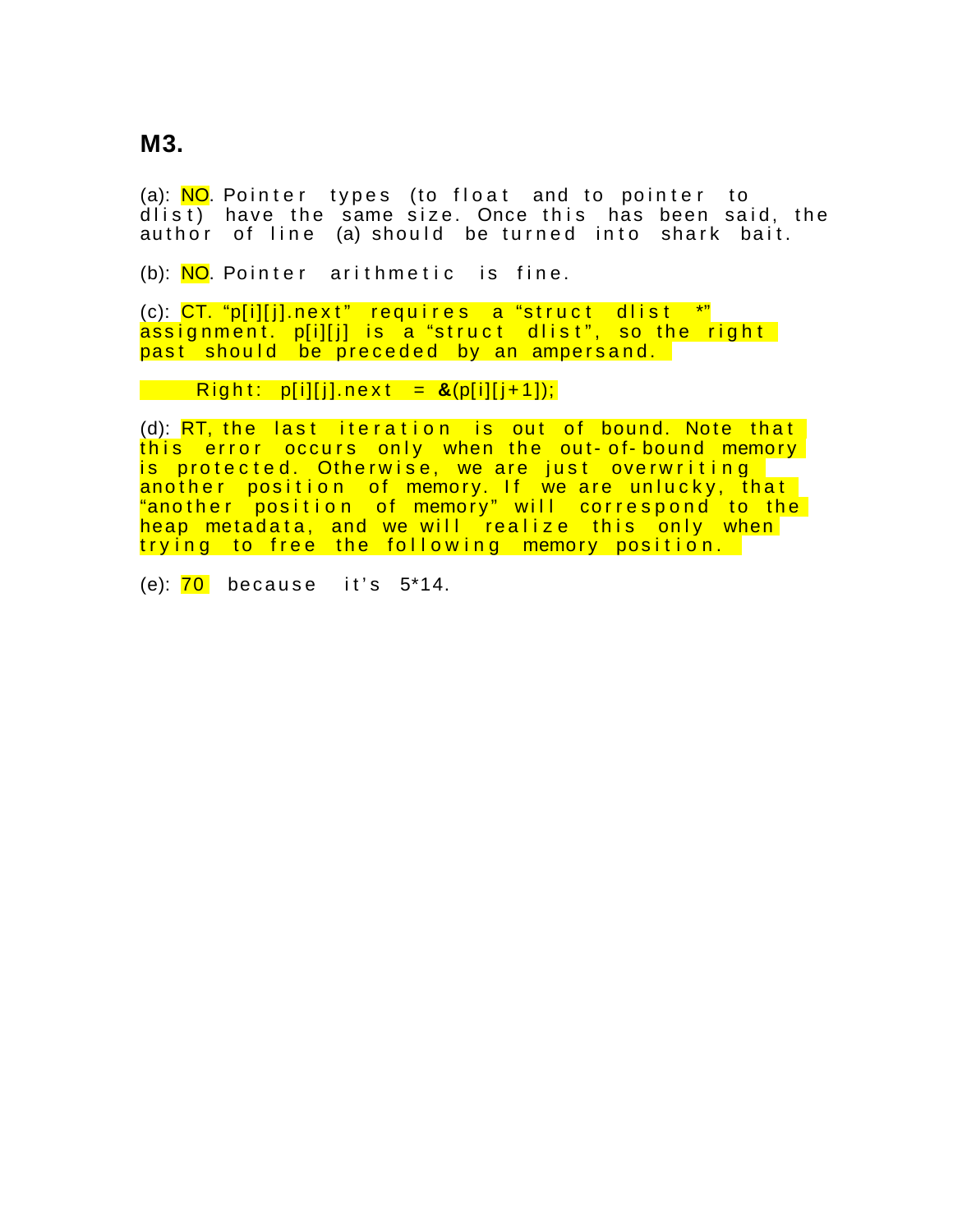# **M4.**

| 01              | add <mark>\$dst</mark> , \$0, \$shamtreg       | # copy \$shamtreg so we don't alter it                                |
|-----------------|------------------------------------------------|-----------------------------------------------------------------------|
| 02              | andi <i>dst, \$dst, 0x1f</i>                   | # The shamt has a maximum size!                                       |
| 03              | sll \$dst, \$dst, 6                            | # "slide" the shamt to the right location                             |
| 04              | lui \$at, shiftLby0(upper)                     | # This lui and the following ori serve to                             |
| 05              |                                                | ori Sat, Sat, shiftLby0(lower) # "point" to the shiftLby0 instruction |
| 06              | lw <mark>\$at</mark> , O( <mark>\$at</mark> )  | # reg now contains the shiftLby0 inst                                 |
| 07              | <u>or \$dst, \$dst, \$at</u>                   | # "paste" shamt into instruction                                      |
| 08              | lui \$at, shiftLby0(upper)                     | # Again, lui and the following oriserve to                            |
| 09              | ori Sat, Sat, shiftLby0(lower)                 | # "point" to the shiftLby0 instruction                                |
| 10 <sup>°</sup> | sw <mark>\$dst</mark> , O( <mark>\$at</mark> ) | # Self-modify our code!                                               |
|                 | 11 shiftLby0: sll \$dst, \$src, 0              | # The shiftLby0 instruction                                           |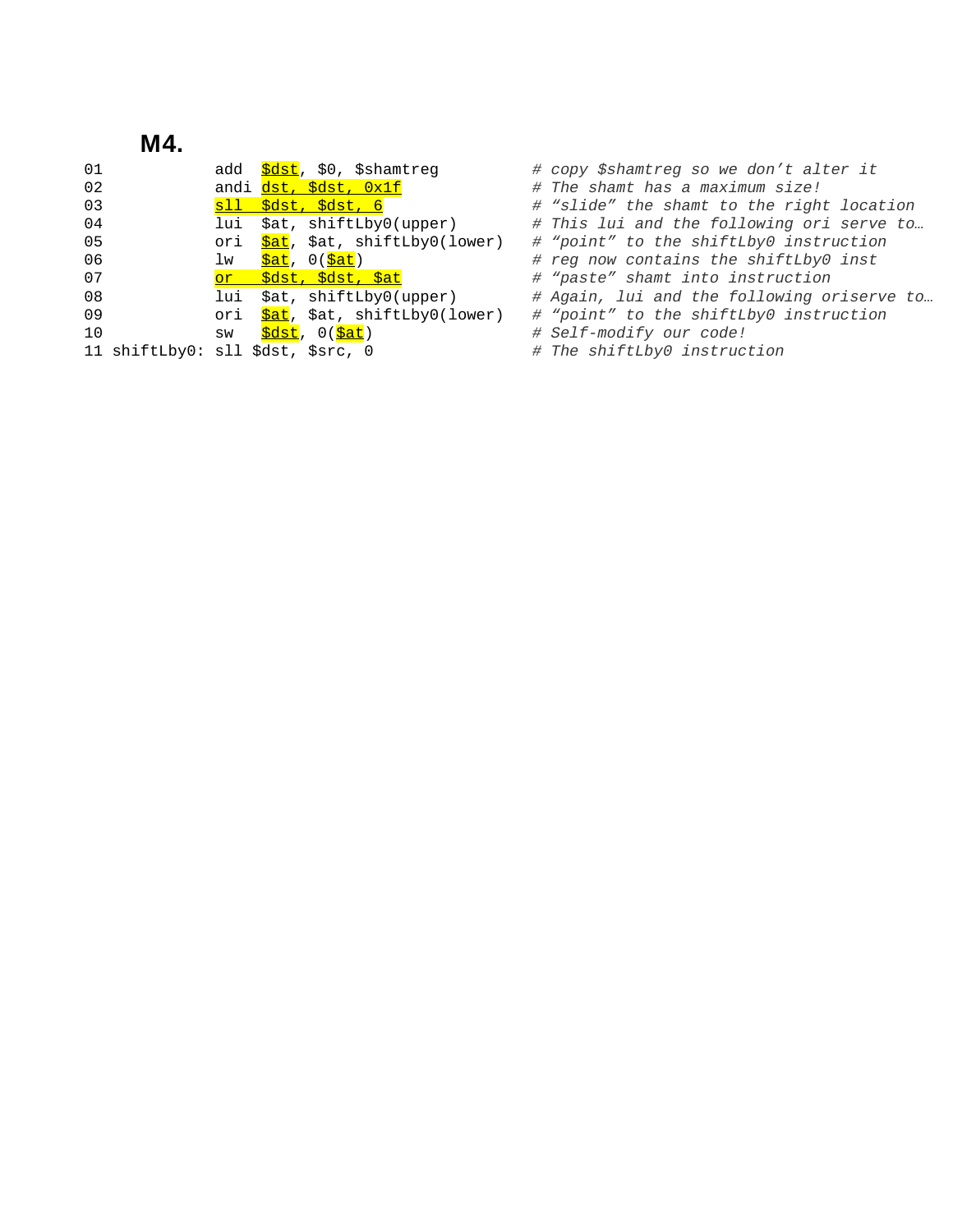### **F 1 a.**

There are 2 $^{\circ}$  = 64 lines in the truth table. That equates to a 64-bit number, which is  $16E$  = 16Exa\$

#### **F 1b.**

| А | В | C            | Foo |
|---|---|--------------|-----|
| 0 | 0 | 0            | 1   |
| 0 | 0 | 1            | 1   |
| 0 | 1 | 0            | 1   |
| 0 | 1 | 1            | 0   |
| 1 | 0 | 0            | 1   |
| 1 | 0 | 1            | 0   |
| 1 | 1 | 0            | 0   |
| 1 | 1 | $\mathbf{1}$ | 0   |
|   |   |              |     |

 $\equiv$   $\equiv$   $\equiv$ Foo = XY + XZ + YZ

Foo is the *NotMajority* , or *AntiMajority* , or *Minority* circuit

### **F 1 c.**

| А | в | C | Bar |
|---|---|---|-----|
| 0 | 0 | 0 | 0   |
| 0 | 0 | 1 | 1   |
| 0 | 1 | 0 | 0   |
| 0 | 1 | 1 | 0   |
| 1 | 0 | 0 | 1   |
| 1 | 0 | 1 | 1   |
| 1 | 1 | 0 | 0   |
| 1 | 1 | 1 | 1   |

We are requested to use C as the selector line of a 1-bit multiplexor. We know a multiplexor has the form  $O= MUX(S,M,N) \implies O = S M + not(S) N$ 

Bar = A not(B) + A C + not(B) C = A not(B) (C + not(C)) + A C + not(B) C =  $C (A not(B) + A + not(B)) + not(C) (A not(B)) =$  $C (A + not(B)) + not(C) (A not(B))$ 

We need a not gate for B, one OR for the C part, and one AND for the  $not(C)$ part.

 $notB = Not(B)$  $Bar = MUX(C, AND(A, notB), OR(A, notB))$ 

1 Not

1 Mux

1 And

1 Or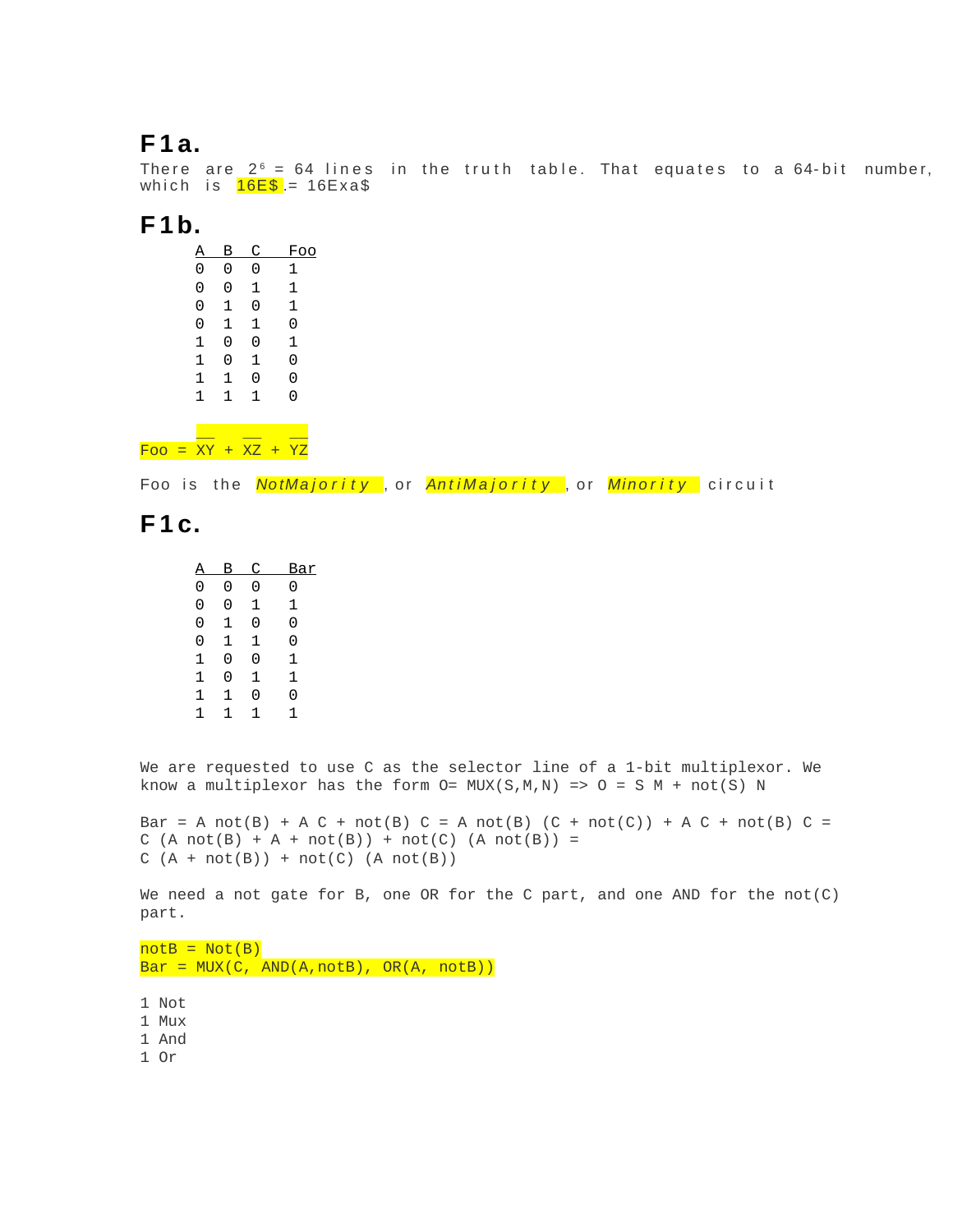# **F 2 a.**

|        | 1. Add a small adder with one input tied to 1, the other tied to busA, & |  |  |                                                                             |
|--------|--------------------------------------------------------------------------|--|--|-----------------------------------------------------------------------------|
|        | output tied to the MemToReg mux                                          |  |  |                                                                             |
|        |                                                                          |  |  | 2. Change the 2-input MemToReg mux to be a 3-input mux (adding output of    |
| adder) |                                                                          |  |  |                                                                             |
|        |                                                                          |  |  | 3. Change the width of MemToReg from 1 to 2 (and the corresponding logic)   |
|        |                                                                          |  |  | 4. Change the RegDst-controlling 2-input Rd/Rt mux to be a 3-input Rd/Rt/Rs |
| mux    |                                                                          |  |  |                                                                             |

5. Change the width of RedDst from 1 to 2 (and the corresponding logic)

# **F 2b.**

NO because we can't write two registers at once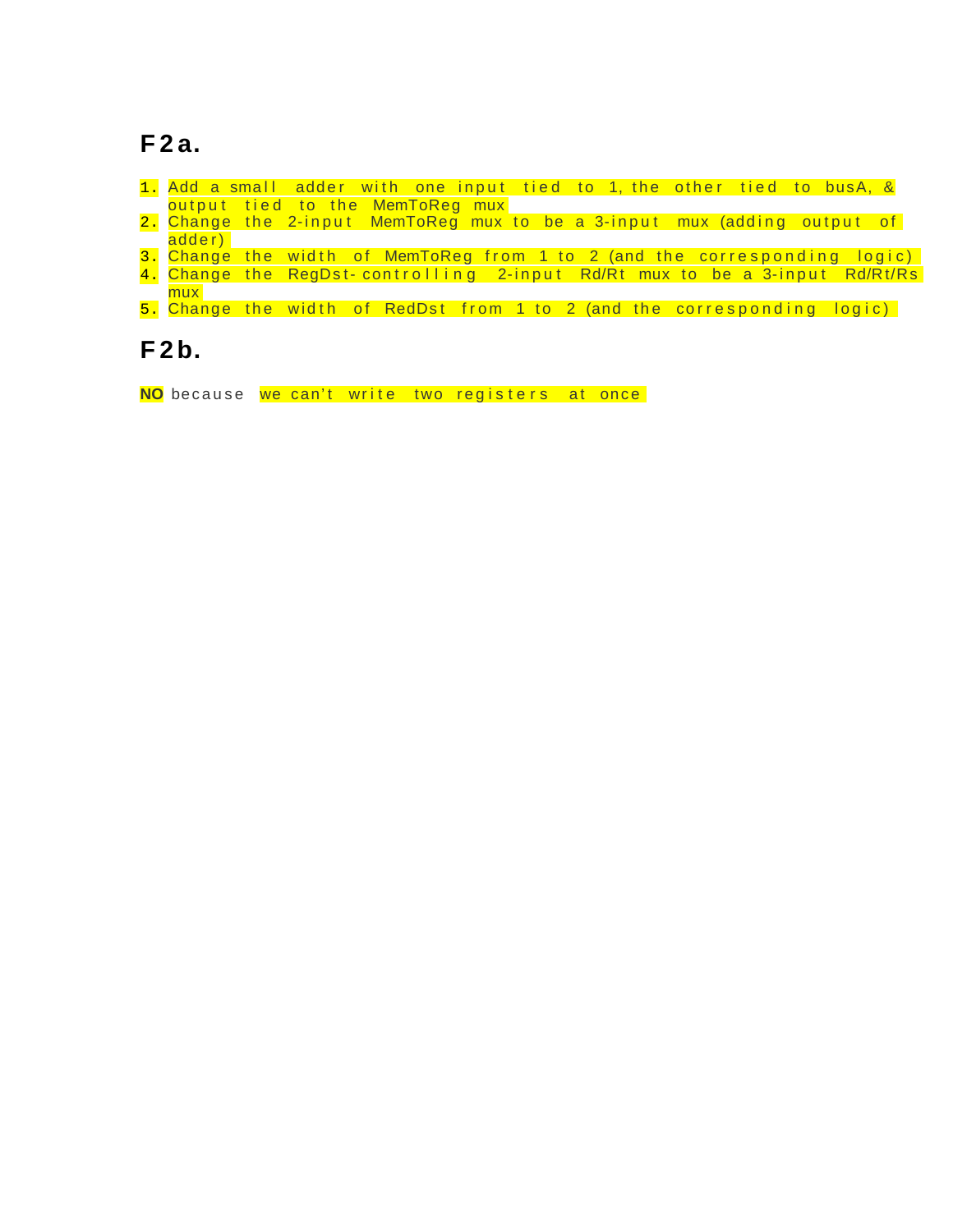# **F 3 a.**

loop: ## [S=Stage, w=written, r=read] ## \$t0 w S5 (need 2 no-ops for \$t0) 2 lw \$v0, 0(\$t0) ## \$t0 r S2, \$v0 w S5 (need 2 no-ops for \$v0) 3 sw \$v0, 20(\$t0) ## \$v0, \$t0 r S2 4 lw \$s0, 60(\$t0) ## \$t0 r S2, \$s0 w S5 (need 2 no-ops for \$s0) 5 bne \$s0, \$0, loop ## \$s0 r S2, ALU S3 BEFORE addi I D A M Wt lw I Dt A M Wv sw I tDv A M W lw I Dt A M Ws bne I Ds A M W AFTER addi I D A M Wt  $no-op$  |  $no-op$  | lw I Dt A M Wv  $no-op$  |  $no-op$  | sw I tDv A M W lw I Dt A M Ws  $no-op$  |  $\qquad \qquad$  |  $no-op$  | bne I Ds A M W

2@1.5, 2@2.5, 2@4.5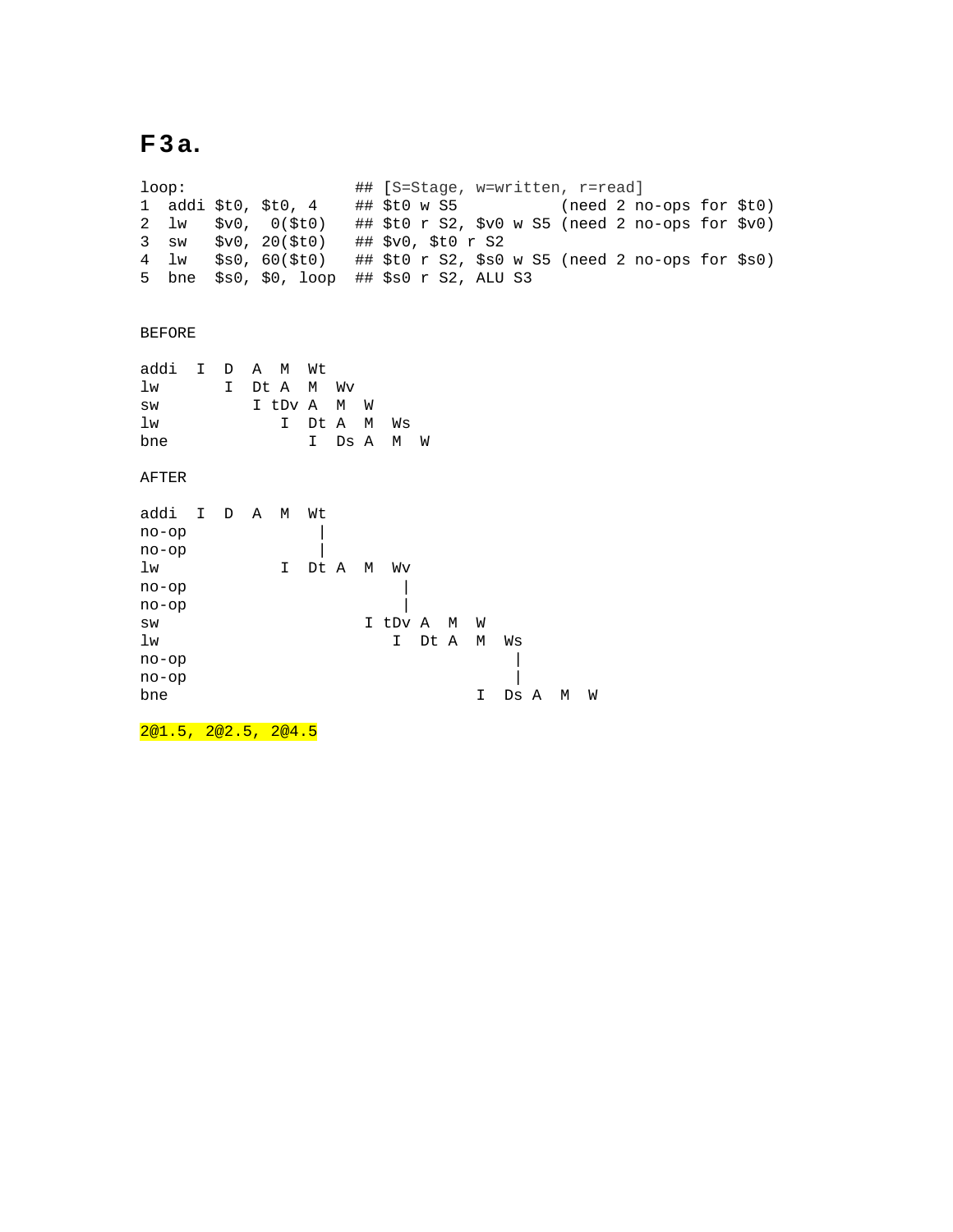# **F 3b e a s y.**

The addi lw hazard is hand led with forwarding, now we only have to fill the load and branch delay slots. Thus, we can simplify the code to be:.

Loop: 1 addi \$t0, \$t0, 4  $\#$  $2 \text{ lw}$   $$v0, 0 ($t0)$  ## (v0 read can't follow, otherwise must stall)  $3 \text{ sw} \quad \text{sv0.} 20(5t0) \quad \#$ # 4 lw \$s0, 60(\$t0) ## (s0 read can't follow, otherwise must stall) 5 bne \$s0, \$0, loop ##

We can fill both load delay slots at once by swapping the  $sw$  and the lower lw and inserting a no-op in the branch-delay slot.

Loop:  $1$  addi \$t0, \$t0, 4 ##  $2 \text{ lw}$   $$v0, 0 ($t0)$  ## (v0 read can't follow, otherwise must stall)  $4 \text{ lw}$  \$80, 60(\$t0) ## (s0 read can't follow, otherwise must stall)  $3 \text{ sw }$   $$v0, 20 ($t0)$   $#$  $5$  bne  $$s0, $0,$  loop  $##$  (next instruction will always be executed) 6 no-op

Or we could move the sw to the branch-delay slot and insert a noop in the lw s0 delay slot. But what if we swapped the two loads? Hmmm…

Loop: 1 addi  $$t0, $t0, 4$  ##  $2 \text{ lw}$   $$v0, 0 ($t0)$  ## (v0 read can't follow, otherwise must stall)  $4 \text{ lw}$  \$80, 60(\$t0) ## (s0 read can't follow, otherwise must stall) 6 no-op 5 bne \$s0, \$0, loop ## (next instruction will always be executed)  $3$  sw  $$v0, 20 ($t0)$  ##

We can't move one of the  $lws$  to the branch-delay slot because we don't know what instruction is after ours, and since there are no hardware interlocks (stalls on unprotected loads), we could have incorrect behavior.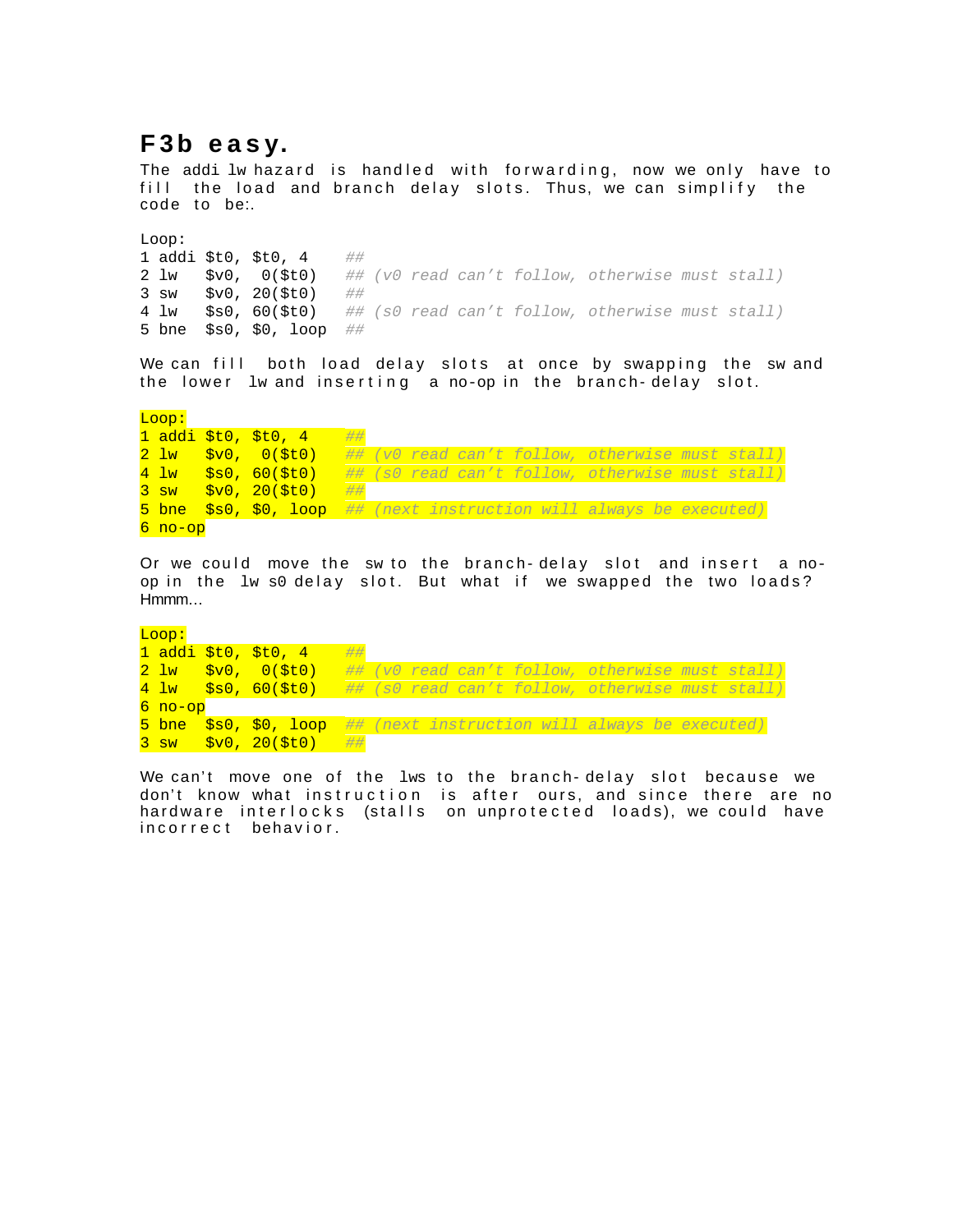# **F 3b h a r d.**

It seems like we're stuck! The two  $1$ winstructions "poison"  $\rm{ s\,v0}$  and  $$s0$  for one cycle, where nobody can read them immediately. But the two following instructions read \$v0 and \$s0! What to do, what to do... Well certainly the beq has to be at or near the end of the loop - ideally one away from the end. We'll need to fill its branch de lay slot, and the re can't be a  $1w$   $5s0$  right before it. So that constrains us to:

loop: 1 addi \$t0, \$t0, 4

\_\_\_\_\_\_\_\_\_\_\_\_\_\_\_\_\_\_\_\_\_\_\_\_

\_\_\_\_\_\_\_\_\_\_\_\_\_\_\_\_\_\_\_\_\_\_\_\_

\_\_\_\_\_\_\_\_\_\_\_\_\_\_\_\_\_\_\_\_\_\_\_\_ ## Can't be lw \$s0 (so can be sw \$v0 or lw \$v0) 5 bne \$s0, \$0, loop

So one constraint is that the  $\text{lw}$  ss0 can't be before it. And we've got to fill the branch-delay slot. We can't put a load there because we don't know what comes after our snippet. So the only movable instruction is the  $\mathop{\mathsf{sw}}\nolimits.$  But slot 3 can now only be  $1\mathsf{w}$   $\mathop{\mathsf{sv}}\nolimits$ which leaves lw \$s0 for slot 2. This also comes from looking at the last "easy" solution and swapping the two loads.

loop:

| п.                    |                | $addi$ $$t0, $t0, 4$ |
|-----------------------|----------------|----------------------|
| 4                     | $\frac{1}{2}w$ | \$s0, 60 (\$t0)      |
| $\mathcal{D}_{\cdot}$ | 1w             | \$v0, 0 (\$t0)       |
| 5.                    | bne            | \$s0, \$0, 100p      |
| З.                    | <b>SW</b>      | \$v0, 20 (\$t0)      |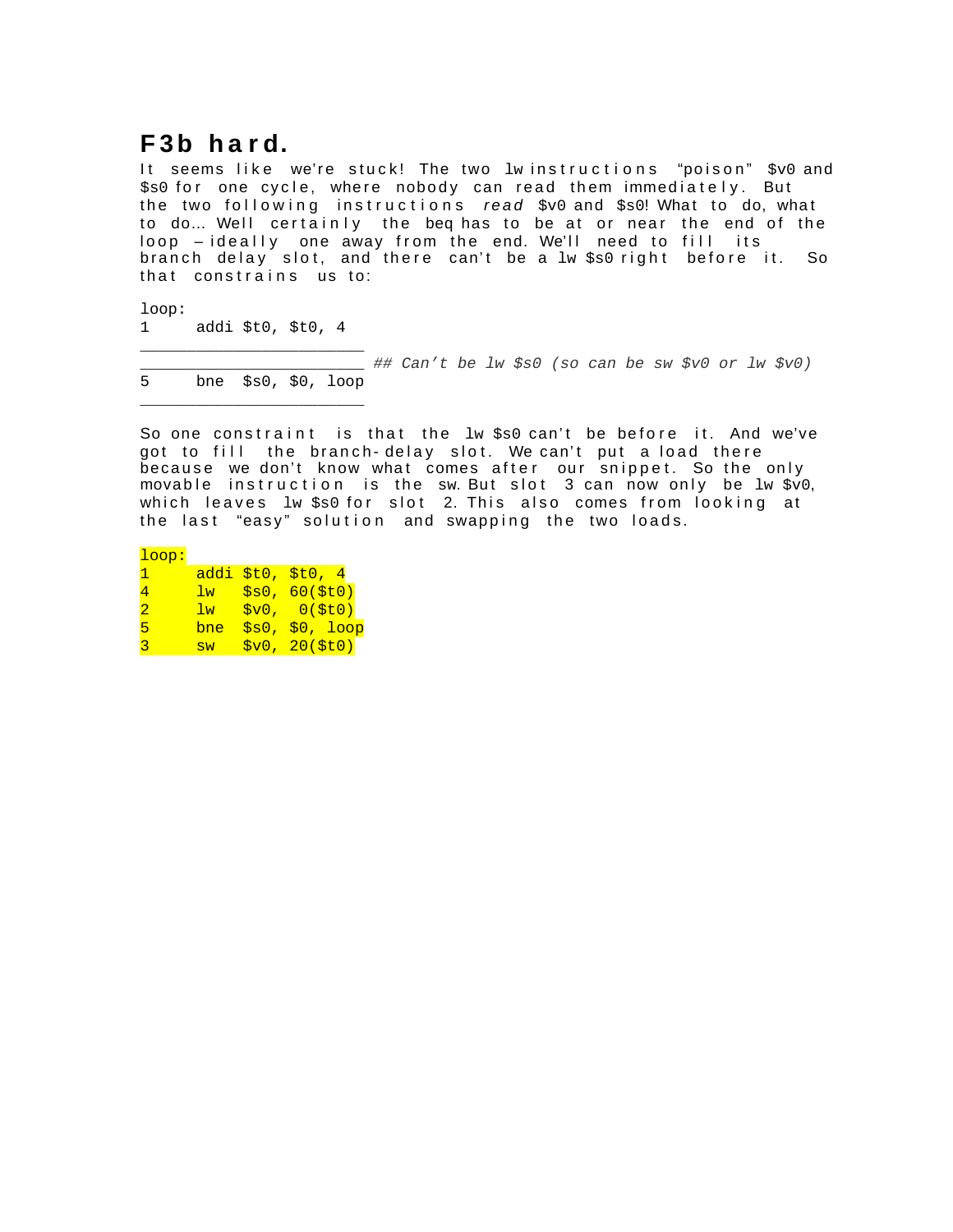### **F 4 a.**

The first-level data cache for a certain processor can cache 64 KB of physical memory. Assume that the word size is 32 bits, the block size is 64 bytes, the size of the physical memory is 2 GB,and the cache is 4-way set associative.

a) How many bits are needed for the TIO?

Offset: 64-byte block, byte-addressing  $2^6$  bits to specify byte <mark>Offset=6</mark>.

 $Index: 64$  KB cache / 64 bytes = 1K blocks. #sets = 1K blocks / 4-way set-associative = 256 sets = 2<sup>8</sup> sets <mark>Index=8</mark> .

 $Taq = 32 \text{ bits } - (8+6) = 18$ 

### **F 4b.**

Double the Cache Size  $Offset = 0$ , Index  $+1$ , tag follows -1

Double the word size (from 32 bits to 64 bits) Offset <mark>= 0, Index=0, Tag+32</mark> Change the associativity to fully associative  $Offset = 0$ , Index - 8, Tag + 8 (no index!)

### **F 4 c.**

Many reasons:

- Memory protection! (user-user and program-program)
- Without it, a program won't be able to "think" it can address all 32-bits. (remember, the OS, other apps & utilities are also running). E.g., if photoshop decides to open up a huge TIFF, nothing will be able to run!
- You can simultaneously run many large programs very efficiently because only a small subset will need to resident at any one time
- <mark>"Better programmer productivity since</mark> programmers don't have to manage memory overlays themselves" and
- "Enhanced portability since the program has no dependencies on the physical configuration of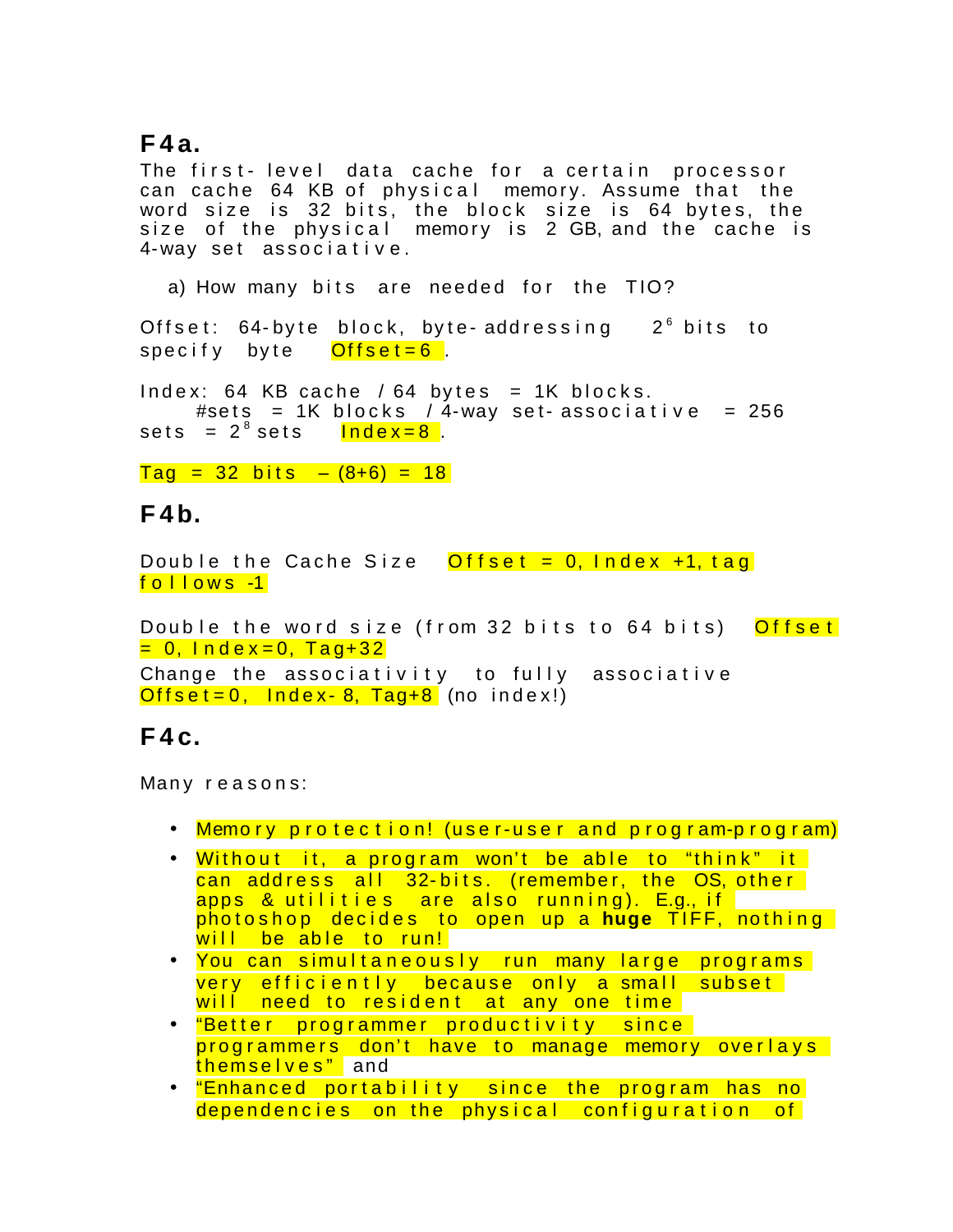<mark>the machine"</mark> (from http://www2.parc.com/csl/groups/sda/projects/oi/workshop- 94/foil/notevmem-advantages.html)

#### **F 4d.**

32-bit virtual address space, 64 MB physical memory and a 4 KB page size.

How many virtual pages are there? 2 $^{\rm 32}$  bytes/VA–space /2 $^{\rm 12}$ bytes/page = <mark>2<sup>20</sup> = 1M</mark> How many physical pages are there? 2 $^{26}$  bytes/PA–space /2 $^{12}$ bytes/page = <mark>2<sup>14</sup> = 16K</mark> 1-level page-table, each entry 4B, table size? 1M pages \* 4 Bytes/page =  $2^{22}$  = 4MB.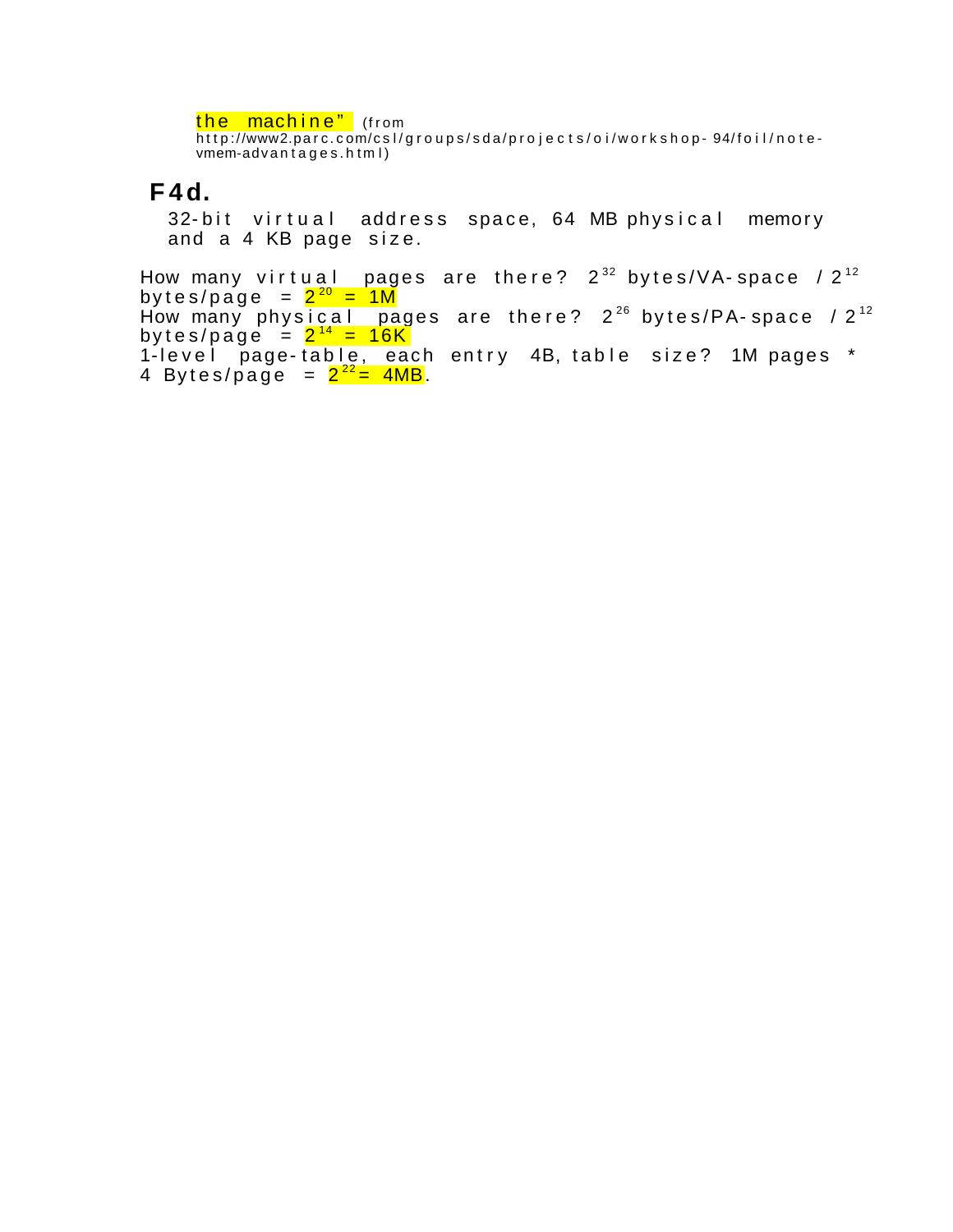# **F 5 a.**

```
CPU Time = InstructionCount * CPI * ClockCycleTimeWant:
     CPU Time _{_{\sf A}} = CPU Time _{_{\sf B}}which is
     Instructor Council A * CPI_A * ClockCycleTime A = InstructionCount B *CPI<sub>B</sub> * Clock Cycle Time<sub>B</sub>
Bu t
     Instruction Count _A = Instruction Count _B (same pro -
     gram run through both!)
Thu s
     CPI _A * Clock Cycle Time _A = CPI_B * Clock Cycle Time _Bo r
     CPI _A / Clock Cycle Frequency _A = CPI_B / Clock Cycle -
     Frequency _Bo r
     CPI_A * Clock Cycle Frequency _B = CPI_B * Clock Cycle -
     Frequency<sub>A</sub>which is
     CPI _A * 1GHz = CPI _B * 3GHz
And dividing both sides by 1GHz gives
     CPI _A = 3 * CPI _BCalculating CPI (and plugging into the above
e q u a t i o n) g i v e s:
     .2 \times 3 + .3 \times 7 + .5 \times 3 = 3 \times 7 + .2 \times 1 + .3 \times 1 + .5 \times 2Multiplying both sides by 10 (to get those fractions
out) gives
     2 * 3 + 3 * + 5 * 3 = 3 * 2 * 1 + 3 * 1 + 5 * 21Dividing both sides by 3 (it's in every term) gives
     2 + + 5 = 2 * 1 + 3 * 1 + 5 * 2 + 7 = 2 + 3 + 10
     = 8
F 5b.
```
#### **Network transmission time**:  $1000[B]x8[b/B]/1000[Mb/s] = 8000b/$  $(1000 b/\mu s) = 8 \mu s$ **Effective bandwidth**: 8000b/(X+8) s = 10 Mb/s  $X+8=800$  $X=792 \mu s$